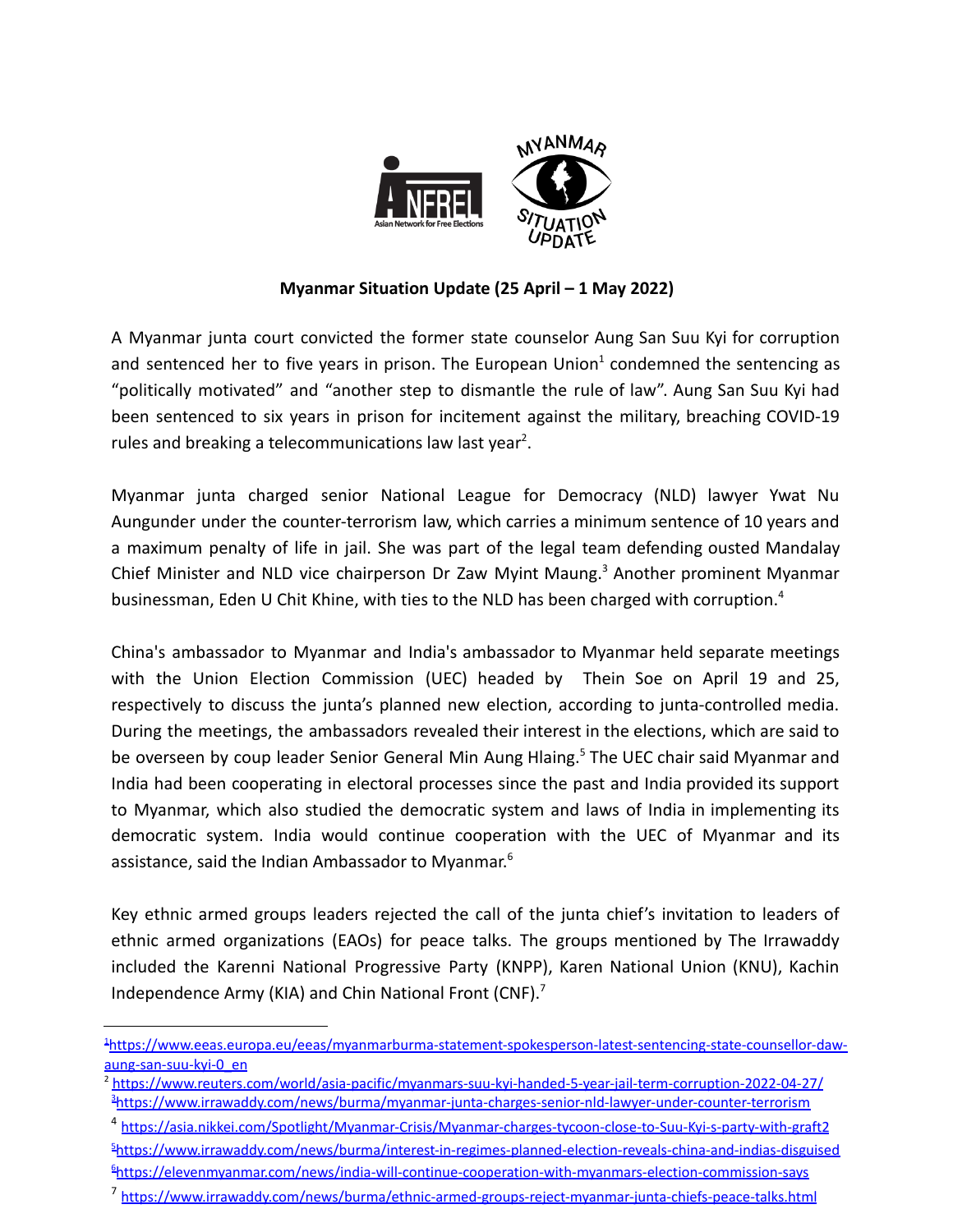Malaysia's Foreign Minister Saifuddin Abdullah said that his government has engaged with Myanmar's shadow opposition government, National Unity Government (NUG) in response to an open letter from ASEAN Parliamentarians for Human Rights (APHR). Saifuddin said that he had "informally" met with the NUG's Foreign Minister and the chairman of the National Unity Consultative Council (NUCC), which includes representatives of the NUG, civil society groups, ethnic armed organizations, and civil disobedience groups.<sup>8</sup>

Thailand's state-run oil company PTTEP and Malaysia's Petronas have withdrawn from the Yetagun gas project, becoming the latest energy firms to pull out from Myanmar after the military coup in February 2021. The Thai company has a 19.3 percent stake in the Yetagun gas field in the waters of southern Myanmar. Carigali, a subsidiary of Petronas, owns 40.9 percent.<sup>9</sup>

The junta has officially endorsed pro-junta militias that are increasingly targeting civilians who oppose military rule. The regime was implementing a "public security system" and will strengthen them to eliminate "terrorist" forces, said by the junta spokesman in a press conference.<sup>10</sup>

According to media reports, junta troops torched more than 500 homes in five villages over the past three days in Myanmar's Sagaing region, where nearly three-fourths of townships have been cut off from internet access since early March amid ongoing military raids.<sup>11</sup>

Military tensions are growing between junta troops and local resistance groups along the Dawei-Htee Khee Road in southern Myanmar's Tanintharyi Region, after resistance fighters, the Karen National Defense Organization (KNDO) Brigade 4 and People's Defense Forces (PDF) from Dawei and Launglon townships, attacked a police station in Pagayi Village along the road.<sup>12</sup> The junta closed the border with Thailand at Htee Khee in Thanintharyi Region after the attack. The closure of that gate, a major trading point and the closest crossing to the Thai capital Bangkok, comes as another blow to trade with Thailand. The clashes between junta troops and the Karen National Liberation Army and PDFs already halted trade via Myawaddy in Karen State.<sup>13</sup> According to the media reports, around 300 Karen troops have left the Democratic Karen Benevolent Army (DKBA) to join the Karen National Defense Organization (KNDO) to fight Myanmar's military regime. $14$ 

<sup>13</sup>[https://www.irrawaddy.com/news/burma/myanmar-junta-closes-another-thai-border-gate-after-resistance](https://www.irrawaddy.com/news/burma/myanmar-junta-closes-another-thai-border-gate-after-resistance-attack.html)

<sup>9</sup> <https://www.laprensalatina.com/thai-malaysian-oil-companies-pull-out-of-myanmar-gas-project/> <sup>8</sup><https://thediplomat.com/2022/04/malaysian-fm-admits-contacts-with-myanmar-opposition-shadow-government/>

<sup>&</sup>lt;sup>10</sup>[https://www.irrawaddy.com/news/burma/myanmar-junta-officially-endorses-militias-to-attack-anti-regime-](https://www.irrawaddy.com/news/burma/myanmar-junta-officially-endorses-militias-to-attack-anti-regime-civilians.html)

<sup>11</sup> <https://www.rfa.org/english/news/myanmar/arson-04282022203326.html>

<sup>&</sup>lt;sup>12</sup>[https://www.irrawaddy.com/news/burma/military-tensions-grow-in-southern-myanmar-as-regime-forces-clash-w](https://www.irrawaddy.com/news/burma/military-tensions-grow-in-southern-myanmar-as-regime-forces-clash-with-resistance-fighters.html) [ith-resistance-fighters.html](https://www.irrawaddy.com/news/burma/military-tensions-grow-in-southern-myanmar-as-regime-forces-clash-with-resistance-fighters.html)

<sup>14</sup>[https://www.irrawaddy.com/news/burma/around-300-karen-troops-defect-from-splinter-group-to-fight-myanmar](https://www.irrawaddy.com/news/burma/around-300-karen-troops-defect-from-splinter-group-to-fight-myanmar-regime.html)